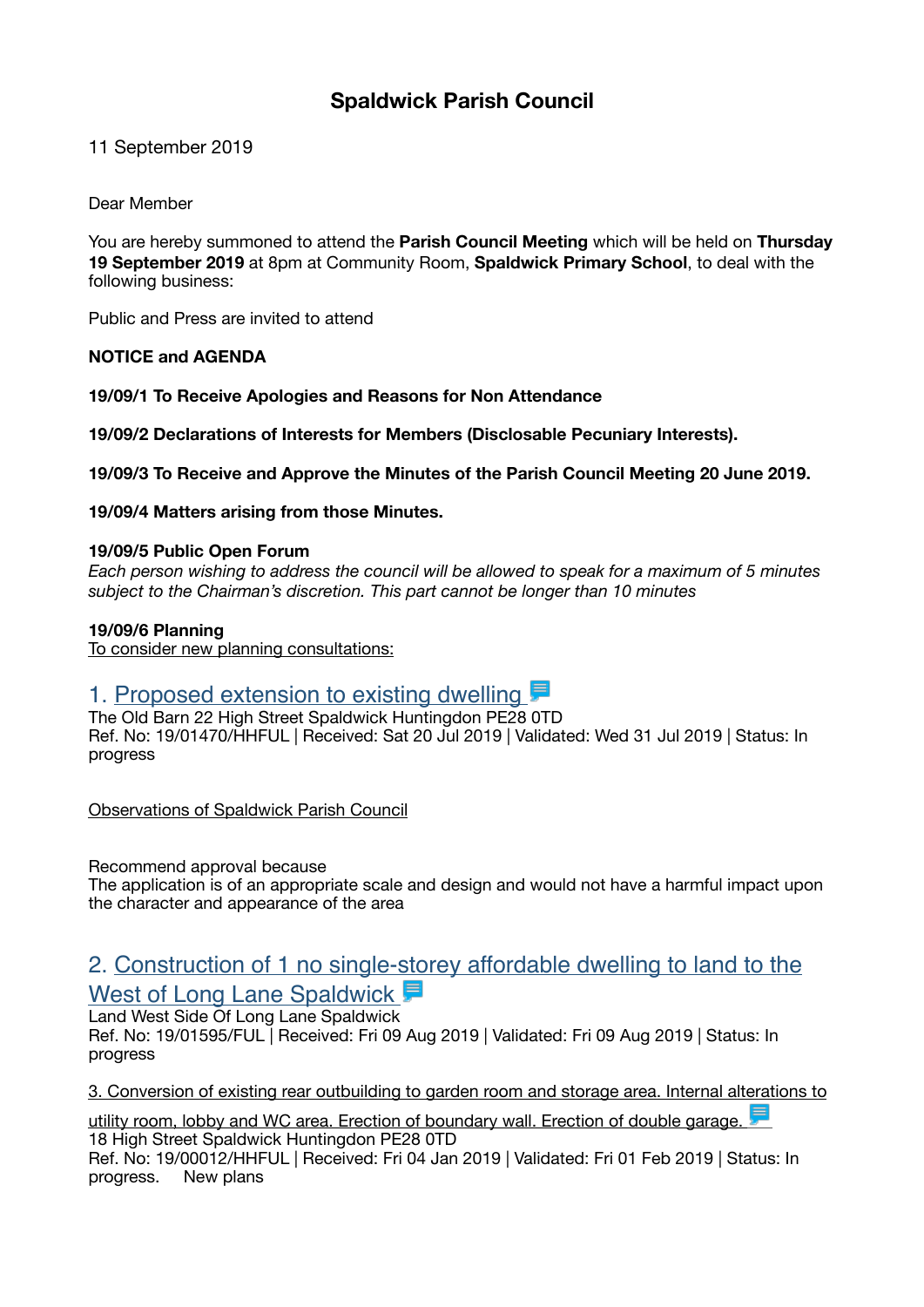#### Determined by planning authority

## [Proposed conversion of garage to habitable annex including first floor](https://publicaccess.huntingdonshire.gov.uk/online-applications/applicationDetails.do?keyVal=PQPVZ2IK0HH00&activeTab=summary)  [extension](https://publicaccess.huntingdonshire.gov.uk/online-applications/applicationDetails.do?keyVal=PQPVZ2IK0HH00&activeTab=summary)

27 Thrapston Road Spaldwick Huntingdon PE28 0TA Ref. No: 19/00881/HHFUL | Received: Fri 26 Apr 2019 | Validated: Fri 03 May 2019 | Status: Approved

### [Development of a pair of semi detached houses](https://publicaccess.huntingdonshire.gov.uk/online-applications/applicationDetails.do?keyVal=PMEN1YIKJGH00&activeTab=summary)

Land East Of Ivy House High Street Spaldwick Ref. No: 19/00211/FUL | Received: Mon 04 Feb 2019 | Validated: Mon 04 Feb 2019 | Status: Approved

#### **19/09/7 Finance**

Balance at 10 September 2019 £82,580.32

19/09/7.1 Expenditure for approval

Payee Description and Amount Y Karl Cleaning of Community Room £30

19/09/7.2 It is proposed to extend the hours of the role of Clerk to SPC to 6 hrs per week to allow for the additional work in running the bookings for the Community Room

#### **19/09/8 General Data Protection Regulation (GDPR) to consider:**

19/09/8.1 Social Media and Electronic Communication Policy 19/09/8.2 Information & Data protection Policy 19/09/8.3 List of documents for Retention or Disposal 19/09/8.4 Subject Access Request Form 19/09/8.5 Consent Form 19/09/8.6 Privacy Notice Staff, Councillors and Role Holders 19/09/8.7 General Privacy Notice 19/09/8.8 Data Audit Schedule/ Mapping 19/09/8.9 Cyber Security Checklist 19/09/8.10 Security Incident Response Policy

#### **19/09/9 Assets – Provision/Maintenance**

19/09/9.1 Monthly Ferriman Road Play Area Inspection

19/09/9.2 To consider the Annual Play Area Inspection to be carried out by

Wicksteed at a cost of £45 per play area

19/09/9.3 To consider Insurance Renewal by Came and Co:

We have pleasure in confirming the Council's renewal premium as £384.29, including insurance premium tax (IPT) plus our Administration fee of £50.00, giving a total annual premium of £434.29. This takes into consideration the Council's long-term agreement which expires on 30th September 2021

19/09/9.4. To agree the energy provider for the street lamp in Church Lane Spaldwick following CC decision to no longer act as a go between.

#### **19/09/10 Highways, footpaths, byways, gritting bin, trees, etc**

19/09/10.1 Complaint received regarding footpath 13 between Easton and Spaldwick. It is proposed to contact CC asking for them to clear this footpath.